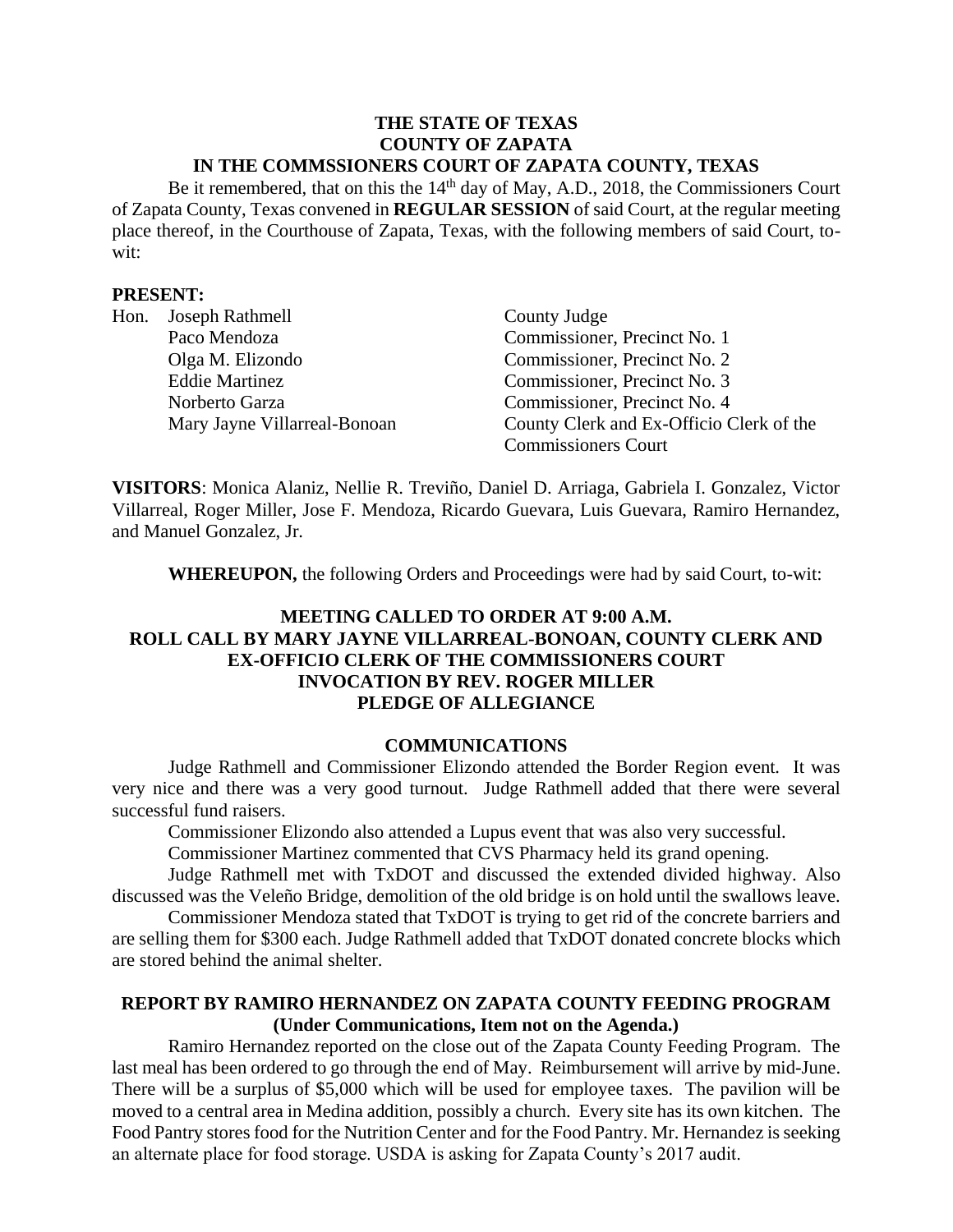#### **ORDER APPROVING INVOICES**

Motion was made by Commissioner Mendoza, seconded by Commissioner Garza, to approve invoices as presented by Triunfo Gonzalez.

The above motion, being put to a vote, was approved by the affirmative vote of all members of the Court.

### **ORDER APPROVING TREASURER'S REPORT**

Motion was made by Commissioner Mendoza, seconded by Commissioner Garza, to approve Treasurer's Report as requested by Hon. Romeo Salinas, County Treasurer.

The above motion, being put to a vote, was approved by the affirmative vote of all members of the Court.

### **ORDER APPROVING CHECKS ISSUED**

Motion was made by Commissioner Martinez, seconded by Commissioner Mendoza, to approve checks issued as requested by Hon. Romeo Salinas, County Treasurer.

The above motion, being put to a vote, was approved by the affirmative vote of all members of the Court.

### **TAX / ASSESSOR COLLECTOR'S REPORT**

Tax Assessor/Collector's office reported Hotel-Motel tax collections in the amount of \$11,589.03 for year-to-date collections in an amount of \$57,713.46 and tax collections in the amount of \$214,833.55.

## **ORDER APPOINTING TRIUNFO GONZALEZ AS PROJECT ADMINISTRATIOR FOR TEXAS DEPARTMENT OF AGRICULTURE CDBG CONTRACT NO. 7217511**

Motion was made by Commissioner Garza, seconded by Commissioner Martinez, to approve Triunfo Gonzalez as project administrator for the Texas Department of Agriculture CDBG Contract No. 7217511 as requested by Hon. Joe Rathmell, County Judge. Engineers will be appointed as needed. Mr. Triunfo Gonzalez has taken the necessary courses and will be able to solicit bids in-house for the County.

The above motion, being put to a vote, was approved by the affirmative vote of all members of the Court.

## **ORDER APPROVING PROPOSAL FROM DAMPCO LLC TO COMPLETE JOINT SEALANT REMOVAL AND REPLACEMENT OF EXTERIOR COURTHOUSE ENTRANCES**

Motion was made by Commissioner Martinez, seconded by Commissioner Mendoza, to approve proposal, in the amount of \$2,975.00, from Dampco LLC, to complete joint sealant removal and replacement of exterior courthouse entrances as requested by Hon. Joe Rathmell, County Judge.

The above motion, being put to a vote, was approved by the affirmative vote of all members of the Court.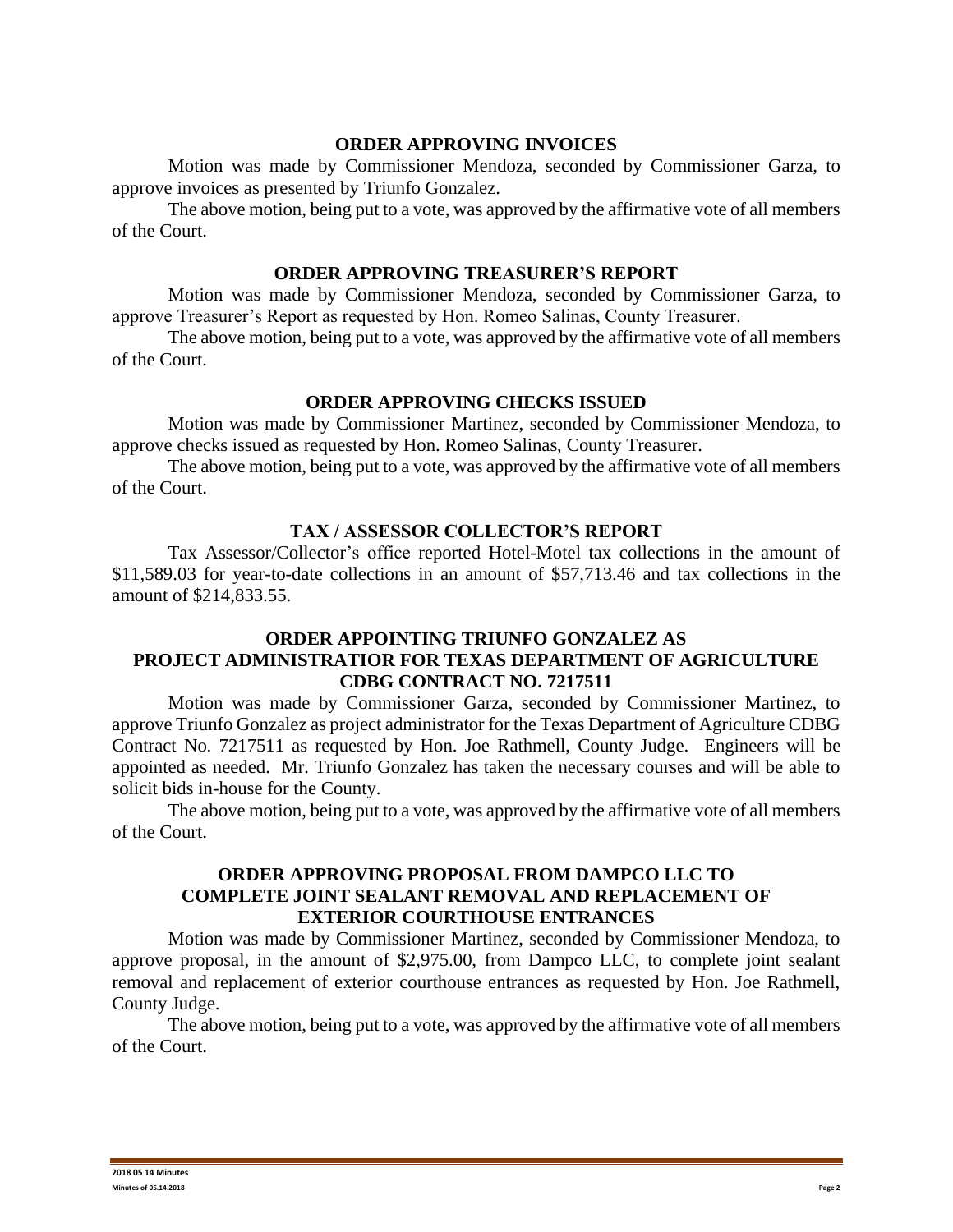### **ORDER APPROVING PAYMENT TO REP & P FOR WORK DONE AT ZAPATA COUNTY COMMUNITY CENTER FOR SECURITY SYSTEM**

Motion was made by Commissioner Martinez, seconded by Commissioner Garza, to approve payment, in the amount of \$7,420.00, to REP & P for work done at the Zapata County Community Center for security system updates as requested by Hon. Joe Rathmell, County Judge.

The above motion, being put to a vote, was approved by the affirmative vote of all members of the Court.

### **ORDER APPROVING PAYMENT OF OUTSTANDING INVOICES FROM ZAPATA COUNTY CHAMBER OF COMMERCE BASS CHAMP TOURNAMENT TRAIL - SOUTH EVENT**

Motion was made by Commissioner Martinez, seconded by Commissioner Garza, to approve payment of outstanding invoices from the Zapata County Chamber of Commerce Bass Champ Tournament Trail - South Event in the amount of \$10,500.00, to be paid out of Royalty Fund, as requested by Hon. Joe Rathmell, County Judge.

The above motion, being put to a vote, was approved by the affirmative vote of Commissioners Martinez, Garza, and Elizondo. Commissioner Mendoza abstained. Motion carried.

### **ORDER APPROVING A COMMITMENT OF \$15,000 TO TEXAS TOURNAMENT ZONE EVENT**

Motion was made by Commissioner Garza, seconded by Commissioner Mendoza, to approve a commitment of \$15,000 to the Texas Tournament Zone Event, out of Hotel-Motel Tax Fund, if monies are available, or the Royalty Fund, if funds are not available in Hotel-Motel Tax Fund, to take place possibly in September 2018 as requested by Hon. Joe Rathmell, County Judge.

The above motion, being put to a vote, was approved by the affirmative vote of all members of the Court.

# **ORDER APPOINTING ZAPATA COUNTY REPRESENTATIVE TO TEXAS DEPARTMENT OF AGRICULTURE REGIONAL REVIEW COMMITTEE**

Motion was made by Commissioner Martinez, seconded by Commissioner Garza, to appoint Commissioner Mendoza as Zapata County Representative to the Texas Department of Agriculture Regional Review Committee requested by Hon. Joe Rathmell, County Judge. Mr. Romeo Salinas is already a representative.

The above motion, being put to a vote, was approved by the affirmative vote of all members of the Court.

## **ORDER APPROVING PAYMENT OF INVOICE TO LAW OFFICES OF FRANCISCO J. SALDAÑA, JR. FOR LEGAL SERVICES**

Motion was made by Commissioner Martinez, seconded by Commissioner Garza, to approve payment of an invoice to the Law Offices of Francisco J. Saldana, Jr., for legal services as requested by Hon. Joe Rathmell, County Judge

The above motion, being put to a vote, was approved by the affirmative vote of all members of the Court.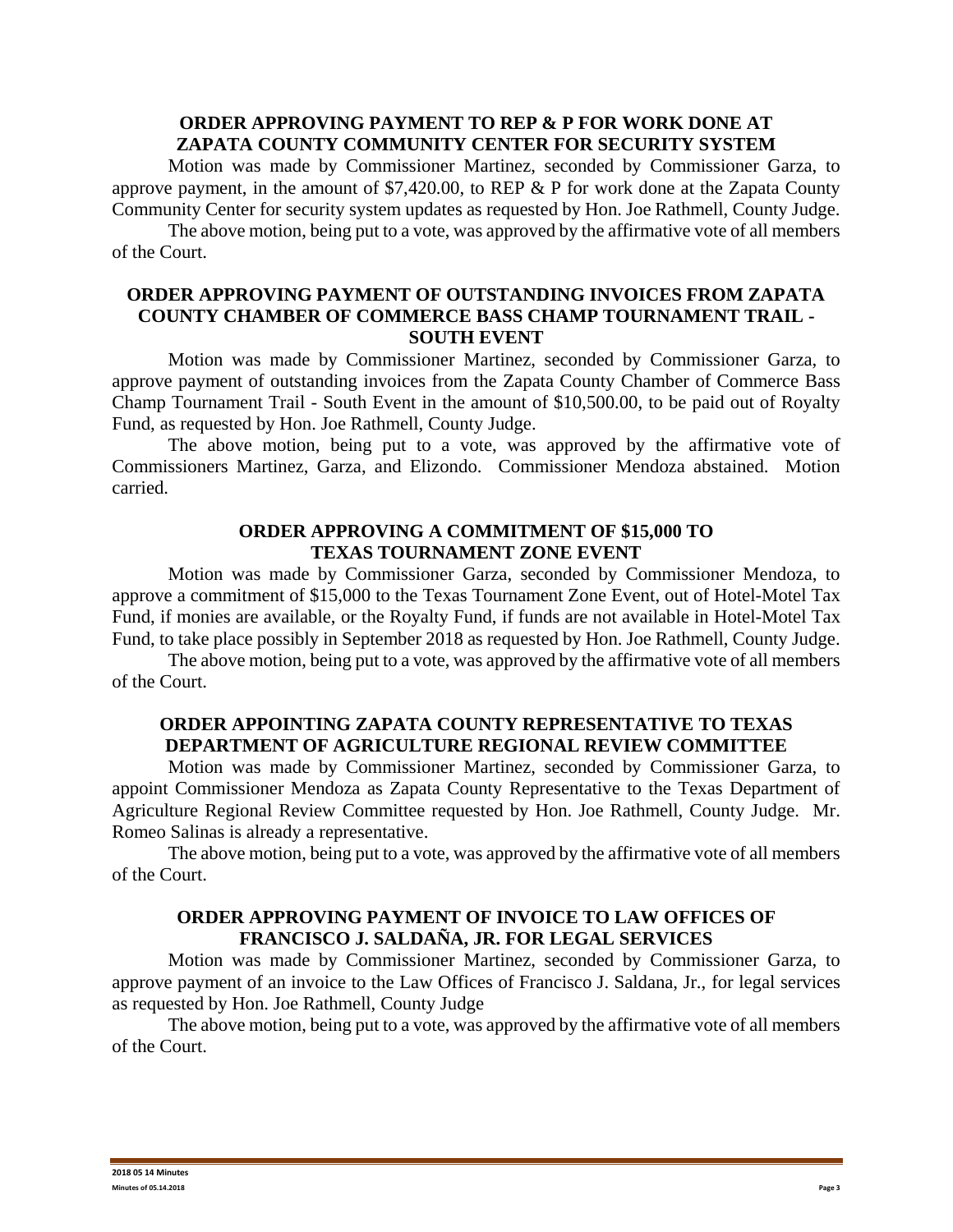## **ORDER TO TABLE REQUEST BY COMMISSIONER OLGA M. ELIZONDO REGARDING REQUEST TO RENAME AGUILARES ROAD**

Motion was made by Commissioner Garza, seconded by Commissioner Mendoza, to table request by Commissioner Olga M. Elizondo, regarding request to rename Aguilares Road off FM 3169 in Precinct 2 to Bruni Road.

The above motion, being put to a vote, was approved by the affirmative vote of all members of the Court.

# **ORDER APPROVING REQUEST BY COMMISSIONER MARTINEZ TO FILL VACANT POSITIONS**

Motion was made by Commissioner Mendoza, seconded by Commissioner Garza, to fill the following vacant positions 15-013 slot #2 with Raul Ontiveros as CDL Driver at \$11.26 per hour effective May 7, 2018 and 15-013 slot #5 with Martin Arredondo, maintenance/labor at \$9.00 per hour effective April 30, 2018 as requested by Hon. Eddie Martinez, Commissioner Pct. 3.

The above motion, being put to a vote, was approved by the affirmative vote of all members of the Court.

## **ORDER APPROVING TO HIRE COMMUNITY DEVELOPMENT MANAGEMENT COMPANY FOR CONSULTING SERVICES**

Motion was made by Commissioner Garza, seconded by Commissioner Mendoza, to approve to hire Community Development Management Company for consulting services on TxCDBG Contract 72165111, also known as Colonia Medina 3rd, 4th, and 7th Street on behalf of Zapata County, at a cost not to exceed \$43,000, as requested by Triunfo Gonzalez, County Auditor.

The above motion, being put to a vote, was approved by the affirmative vote of all members of the Court.

# **ORDER APPOINTING CDBG ADMINISTRATOR TRIUNFO GONALEZ TO SELF ADMINISTER TXCDBG CONTRACT 7216511**

Motion was made by Commissioner Martinez, seconded by Commissioner Garza, to appoint CDBG administrator Triunfo Gonzalez to self-administer TXCDBG Contract 7216511, also known as Colonia Medina  $3<sup>rd</sup>$ ,  $4<sup>th</sup>$ , and  $7<sup>th</sup>$  Street on behalf of Zapata County as requested by Triunfo Gonzalez, County Auditor.

The above motion, being put to a vote, was approved by the affirmative vote of all members of the Court.

### **ORDER TO ENTER INTO CONTRACT WITH SCS ENGINEERS FOR CLOSURE ASSISTANCE FOR TYPE IV LANDFILL PERMIT NO. 1528**

Motion was made by Commissioner Mendoza, seconded by Commissioner Martinez, to enter into contract with SCS Engineers for the closure assistance for the Type IV landfill, Permit No. 1528 at a cost of \$18,100.00. TCEQ requires a closure certification prior to releasing the financial assurance for this site as requested Triunfo Gonzalez, County Auditor.

The above motion, being put to a vote, was approved by the affirmative vote of all members of the Court.

# **ORDER TO HIRE VANESSA MEDINA AT ZAPATA COUNTY TAX OFFICE**

Motion was made by Commissioner Mendoza, seconded by Commissioner Martinez, to approve to hire Vanessa Medina at the Zapata County Tax Office effective May 3, 2018 as requested by Hon. Luis L. Gonzalez, Tax Assessor.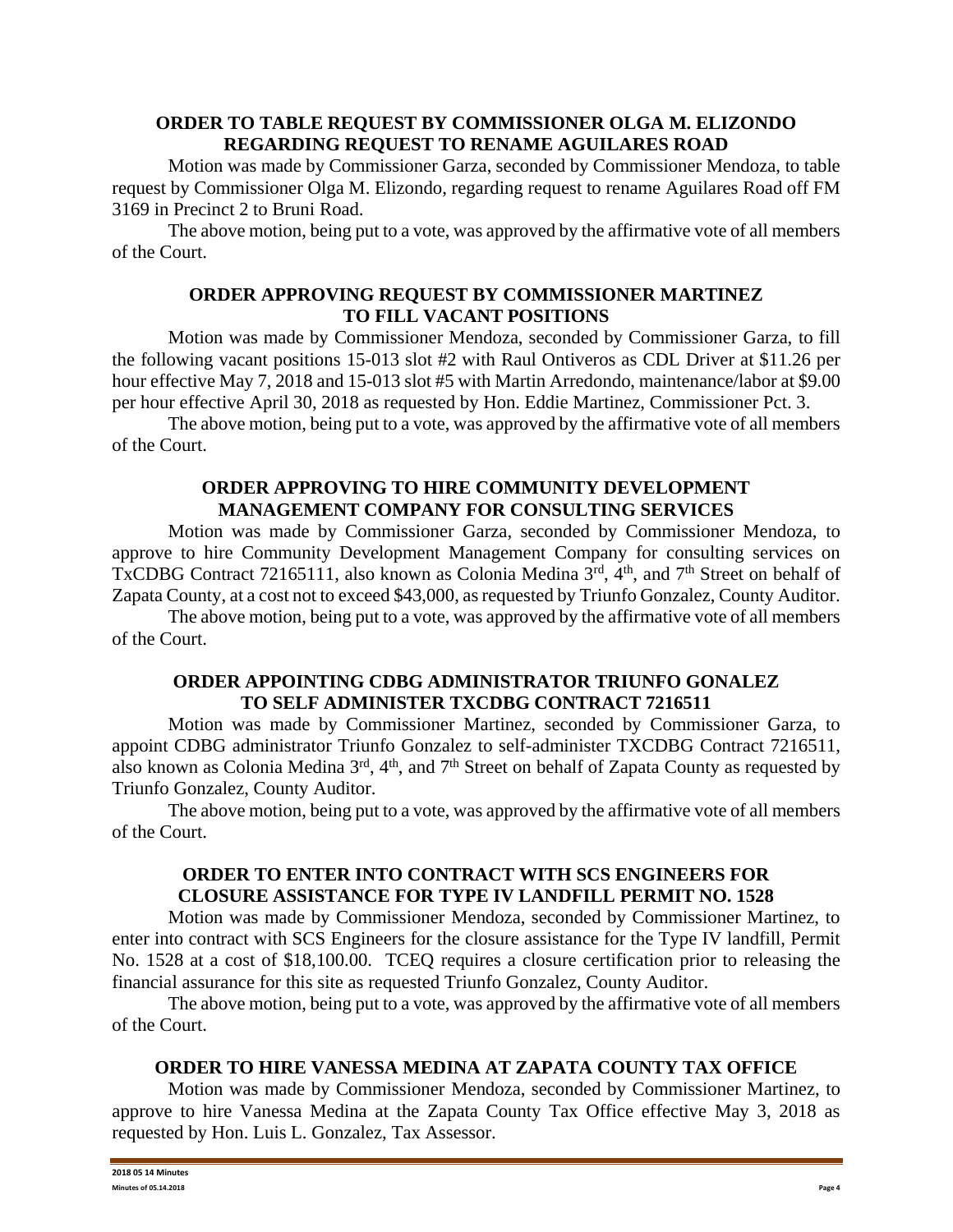The above motion, being put to a vote, was approved by the affirmative vote of all members of the Court.

# **ORDER APPROVING INVOICE FOR ZAPATA COUNTY WASTEWATER TREATMENT PLANT AND PROGRESS REPORT**

Motion was made by Commissioner Garza, seconded by Commissioner Mendoza, to approve invoice in the amount of \$804,431.50 payable to ACP/EJCDC and an invoice for the amount of \$14,079.76 payable to Premier Engineering for the Zapata County Wastewater Treatment Plant as requested by Manuel Gonzalez, Premier Engineering. ACP has delivered supplies and materials and construction is 60% completed and on schedule.

The above motion, being put to a vote, was approved by the affirmative vote of all members of the Court.

# **ORDER APPROVING INVOICE FOR 11TH AVENUE AND LOZANO STREET IMPROVEMENTS AND PROGRESS REPORT**

Motion was made by Commissioner Garza, seconded by Commissioner Martinez, to approve invoice in the amount of  $$1,590.00$  payable to Premier Engineering for the  $11<sup>th</sup>$  Avenue and Lozano Street improvements and progress report as requested by Manuel Gonzalez, Premier Engineering. A concrete bump was reset and compacted with milling.

The above motion, being put to a vote, was approved by the affirmative vote of all members of the Court.

#### **PUBLIC COMMENT**

Mr. De Leon the Owner/Operator of McDonald's addressed the Court. He said that there had been a recent incident at his establishment. Food safety is their main concern. The local store will be remodeled in the next three months.

#### **ORDER APPROVING INSTALLATION OF SECURITY LIGHT AND SPEED HUMP**

Motion was made by Commissioner Martinez, seconded by Commissioner Garza, to approve the installation of a security light at the following location:

a. 256 Lozano Road (Lot 1, Falcon Shores Unit 1A, Block 6)

as requested by Hon. Paco Mendoza, Commissioner Pct. 1.

The above motion, being put to a vote, was approved by the affirmative vote of all members of the Court.

Motion was made by Commissioner Martinez, seconded by Commissioner Garza, to approve the installation of a speed bump at the following location:

a. 911 Diaz Street

as requested by Hon. Norberto Garza, Commissioner Pct. 4.

The above motion, being put to a vote, was approved by the affirmative vote of all members of the Court.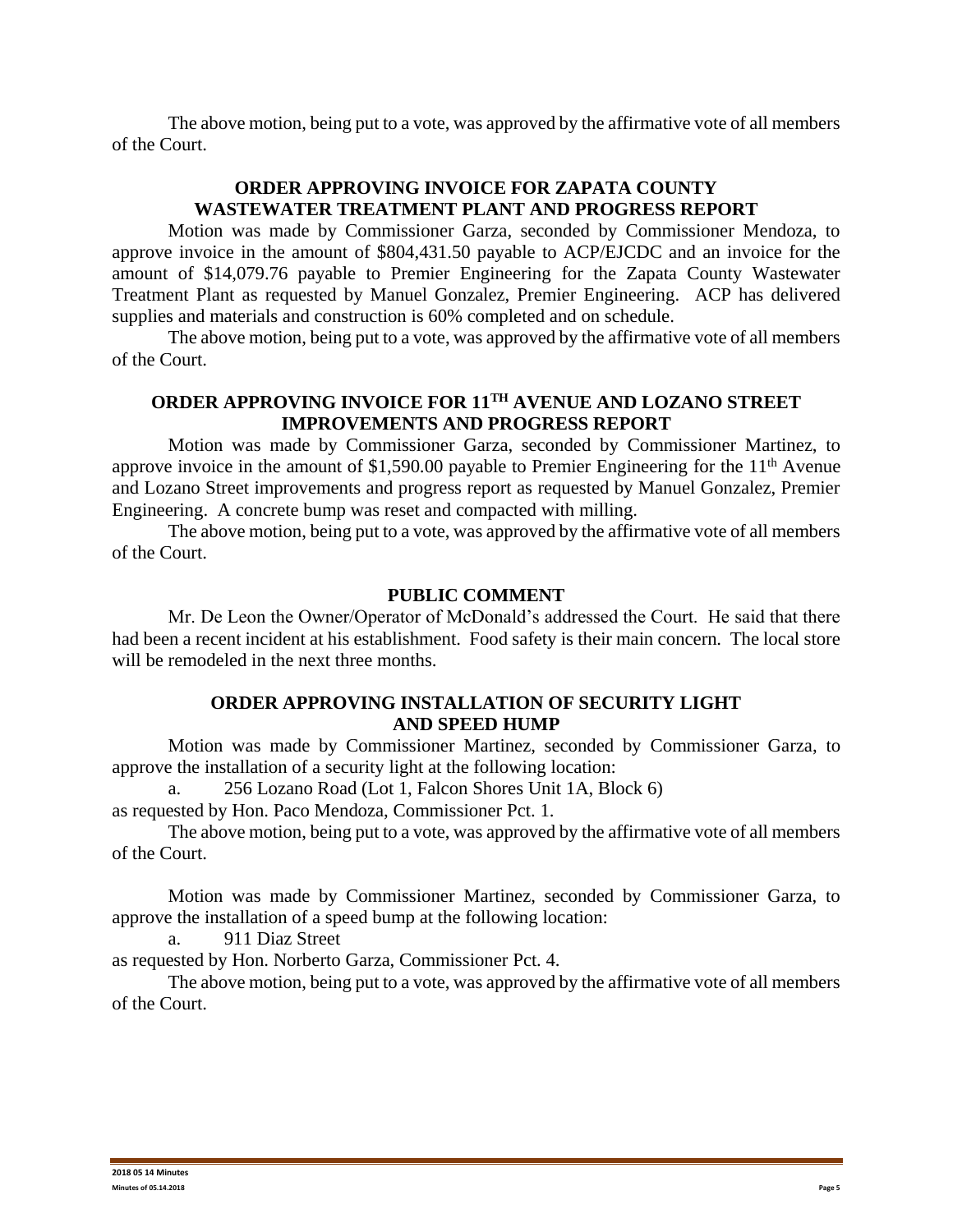### **ORDER APPROVING LINE ITEM TRANSFERS**

Motion was made by Commissioner Martinez, seconded by Commissioner Garza, to approve the following line item transfer:

|                | <b>DEPARTMENT</b> | <b>LINE ITEM</b> | <b>FUND</b> | AMOUNT     |
|----------------|-------------------|------------------|-------------|------------|
| <b>FROM</b>    | Non-Department    | 10-409-444       | Electricity | \$1,370.79 |
| $\mathbf{T}$ O | Non-Department    | 10-409-420       | Telephone   | \$1,370.79 |

as requested by Bobbie Meza, Auditor's Office.

The above motion, being put to a vote, was approved by the affirmative vote of all members of the Court.

Motion was made by Commissioner Martinez, seconded by Commissioner Garza, to approve the following line item transfer:

|             | <b>DEPARTMENT</b> | <b>LINE ITEM</b> | FUND   | <b>AMOUNT</b> |
|-------------|-------------------|------------------|--------|---------------|
| <b>FUND</b> | Constable #1      | 10-550-330       | Fuel   | \$305.95      |
| <b>TO</b>   | Constable #1      | 10-550-427       | Travel | \$305.95      |

as requested by Hon. Mario Garcia, Constable Pct. 1.

The above motion, being put to a vote, was approved by the affirmative vote of all members of the Court.

## **ORDER APPROVING RESOLUTION TO OPPOSE CITIZENSHIP QUESTION ON 2020 CESUS FORM**

Motion was made by Commissioner Martinez, seconded by Commissioner Garza, to approve a resolution to oppose citizenship question on 2020 census form as requested by Rolando Rios & Associates, PLLC.

The above motion, being put to a vote, was approved by the affirmative vote of all members of the Court.

### **MOTION WAS MADE BY COMMISSIONER MARTINEZ, SECONDED BY COMMISSIONER GARZA, TO ENTER INTO EXECUTIVE SESSION**

# **MOTION WAS MADE BY COMMISSIONER MENDOZA, SECONDED BY COMMISSIONER MARTINEZ, TO RETURN TO REGULAR SESSION**

### **NO ACTION WAS TAKEN ON ANY OF THE ITEMS DISCUSSED IN EXECUTIVE SESSION**

25./36. To review and possible action on RSL Garbage contract with Zapata County as requested by Hon. Joe Rathmell, County Judge.

*Executive Session is requested pursuant to Texas Government Code Title 5, Sub Chapter D, Section 551.071, Consultation with Attorney.*

26./37. Consultation with attorney on status of litigation against Zapata County as requested by Nellie R. Treviño, Personnel Director.

*Executive Session is requested pursuant to Texas Government Code Title 5, Sub Chapter D, Section 551.071, Consultation with Attorney.*

27./38. Consultation with attorney regarding personnel matters at the Zapata County Fire Department and take possible action on said matter as requested by Nellie R. Treviño, Personnel Director.